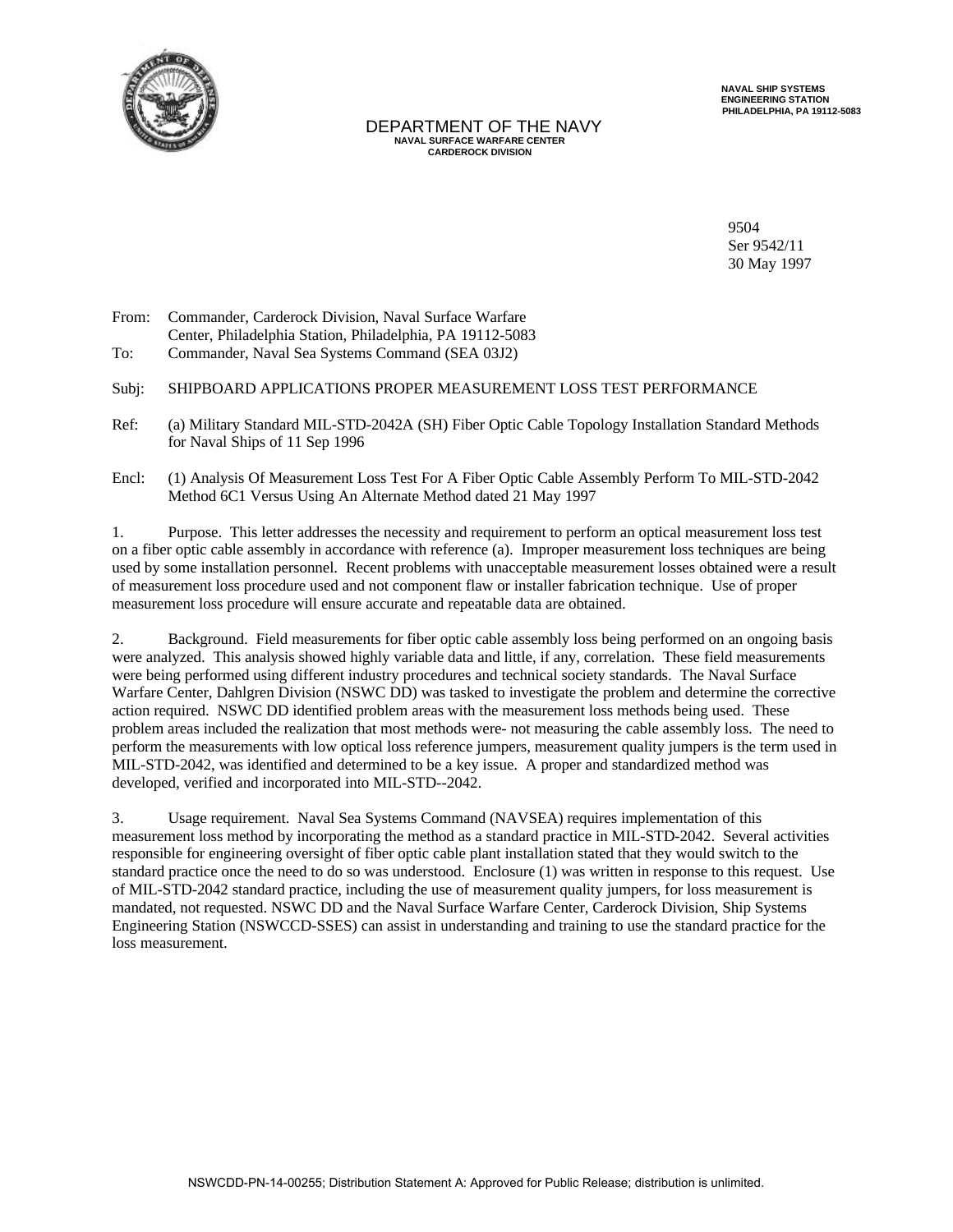

# DEPARTMENT OF THE NAVY  **NAVAL SURFACE WARFARE CENTER CARDEROCK DIVISION**

## Subj: SHIPBOARD APPLICATIONS PROPER MEASUREMENT LOSS TEST PERFORMANCE

4. NSWC DD point of contact for fiber optic cable plant `development and test is G. Brown. He can be contacted at (540) 653-1579, FAX (540) 653-8673. NSWCCD-SSES point of contact and NAVSEA technical agent for fiber optic component QPL is E. Bluebond. He can be contacted at (215) 897-8510, Fax (215) 897-8509.

> J.P. COPPOLA By direction

Copy to: NAVSEA O3~J21 (H. Lewis) NAVSEA 01121 (K. Long) NAVSEA 03J21 (C. Courchaine) NSWC DD B35 (G. Brown) DSCC-VQP (A. Eschmeyer) DSCC-VQP (R. Wallace) NSWCCD-SSES 954,9542 (2)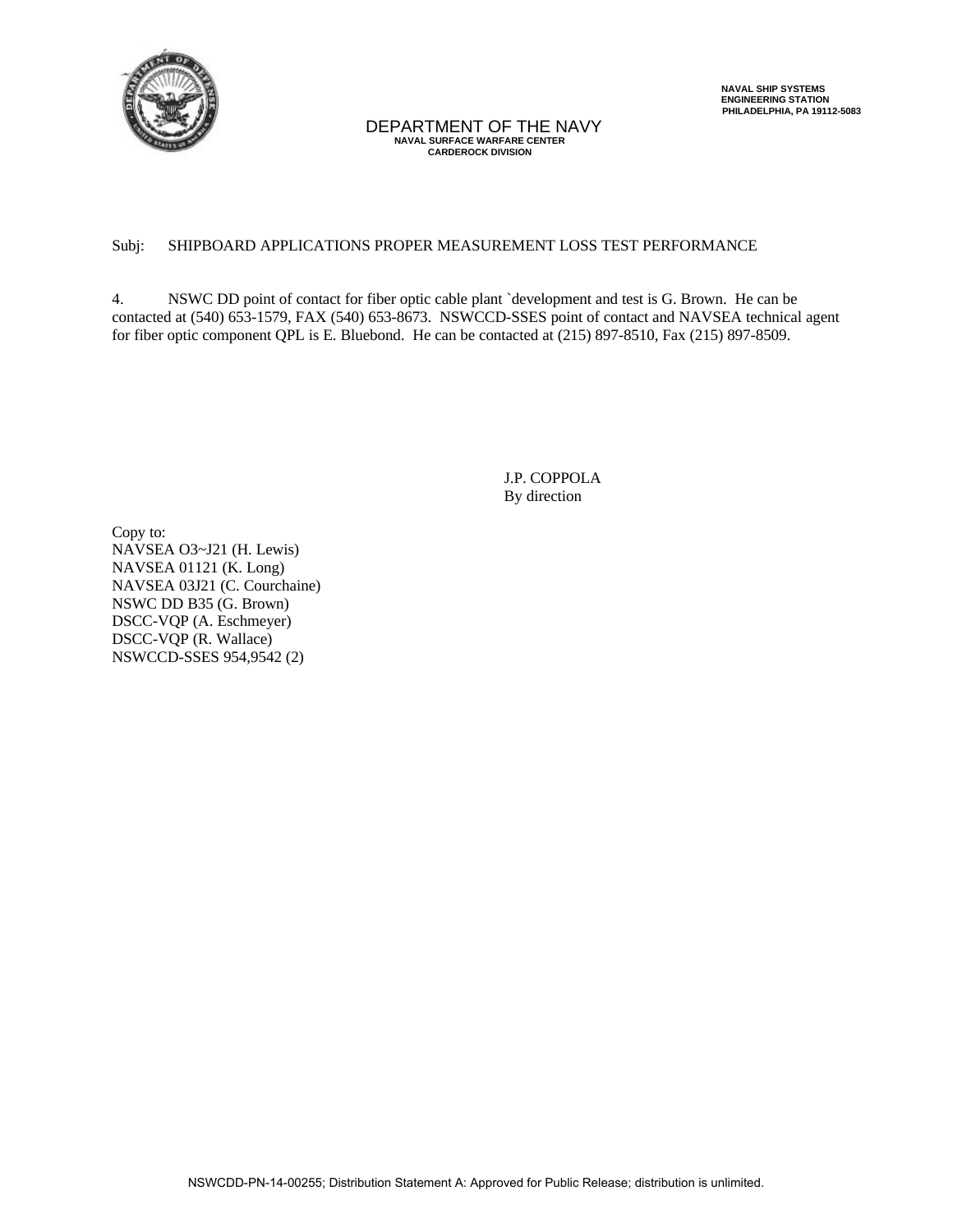Analysis of Measurement Loss Test For A Fiber Optic Cable Assembly Perform To MIL-STD-2042 Method 6C1 Versus Using an Alternate Method

- 1. Measurement Loss Test Method.
	- a. MIL-STD-2042:
		- (1) Obtain reference power measurement (see Figure 1).
			- (a) Attach one reference jumper (Ref 1) between the source (light source) and detector (power meter or test set).
			- (b) Record the output power measurement  $(P_1)$  in dBm.
		- (2) Obtain cable assembly power measurement (see Figure 2).
			- (a) Disconnect the reference jumper from the detector.
				- (b) Attach this end of the reference jumper (Ref 1) to one end of the cable assembly.
				- (c) Attach a second reference jumper (Ref 2) to the other end of the cable assembly.<br>
				(d) Attach the free end of the reference jumper (Ref 2) to the detector.
			- Attach the free end of the reference jumper (Ref 2) to the detector.
			- (e) Record the output power measurement  $(P_2)$  in dBm.
		- (3) Calculate the measurement loss.
			- (a) Subtract the output power measurements  $P_2-P_1$  to obtain the measurement loss  $(L_{ca} = P_2 - P_1).$ 
				- (b) Record the cable assembly loss  $(L_{ca})$ .

Note: This method determines the loss for two connectors at both ends of the cable assembly.



Figure 1 MIL-STD-2042 Reference Power Measurement.

Enclosure (1)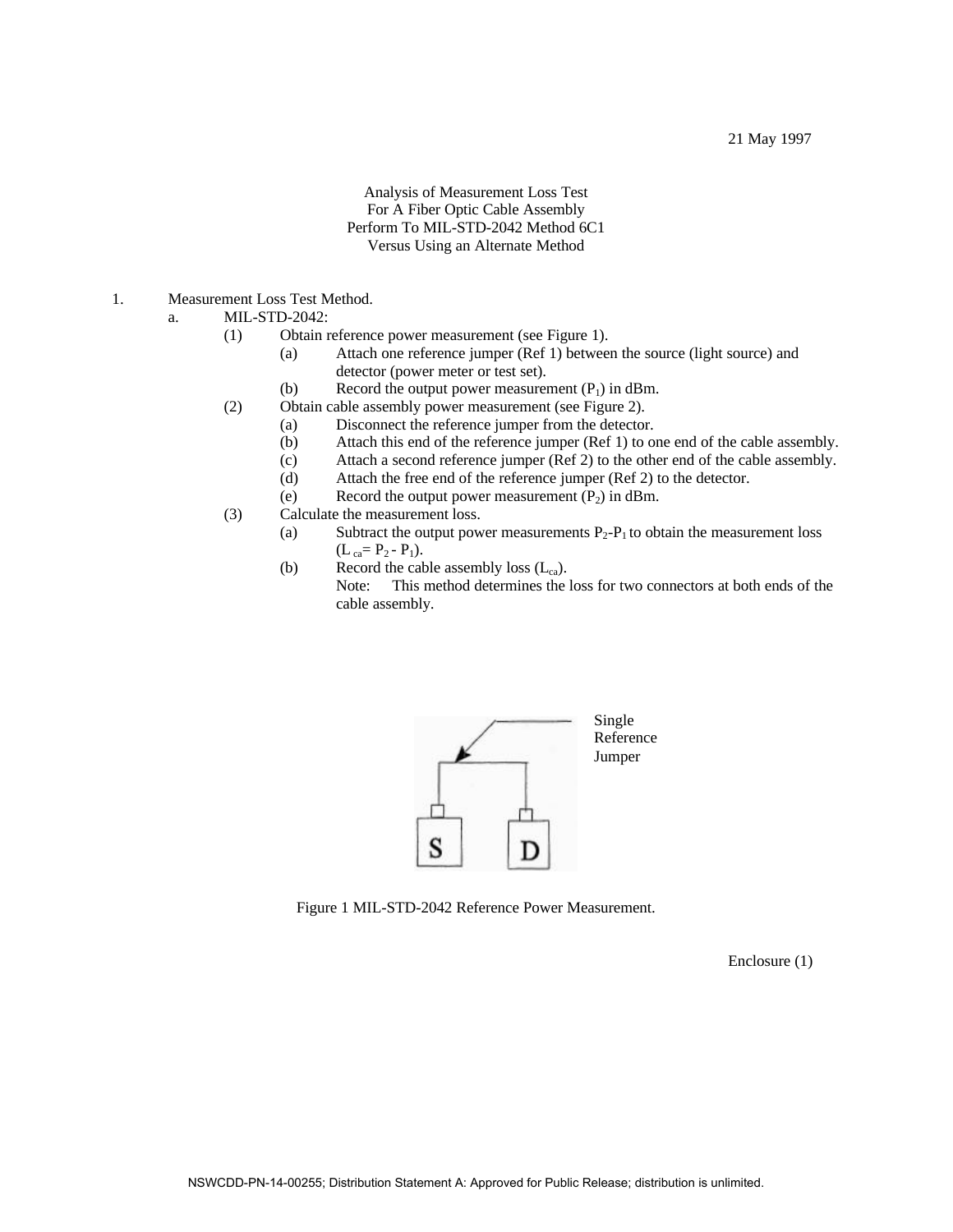

Figure 2 MIL-STD-2042 Cable Assembly Power Measurement

- b. Alternate Loss Method:
	- (1) Obtain reference power measurement (see Figure 3).
		- (a) Attach one end of the first reference jumper (Ref 1) to the source (light source).
		- (b) Attach one end of a second reference jumper (Ref 2) to the detector (power meter or test set).
		- (c) Attach the free end of each reference jumper together (via an ST-to-ST adapter).
		- (d) Record the output power measurement  $(P_1)$  in dBm.
	- (2) Obtain cable assembly power measurement (see Figure 4).
		- (a) Disconnect the reference jumpers (Ref 1 and Ref 2) from each other.
		- (b) Attach this end of the reference jumper (Ref 2) to one end of the cable assembly.
		- (c) Attach the other reference jumper (Ref 1) to the other end of the cable assembly.
		- (d) Record the output power measurement  $(P_2)$  in dBm.
	- (3) Calculate the measurement loss.
		- (a) Subtract the output power measurements  $P_2 P_1$  to obtain the measurement loss  $(L_{ca} = P_2 - P_1).$
		- (b) Record the measurement loss  $(L_{ca})$ .

Note: This method determines the loss for the one connector on the cable assembly closer to the source end. The loss for the connector on the cable assembly closer to the detector end was measured for both  $P_1$  and  $P_2$ . The calculation of  $P_2$  -  $P_1$  effectively subtracted out the loss at this connector. The need to use measurement quality jumpers (mqj 's) for the reference jumpers must still be addressed.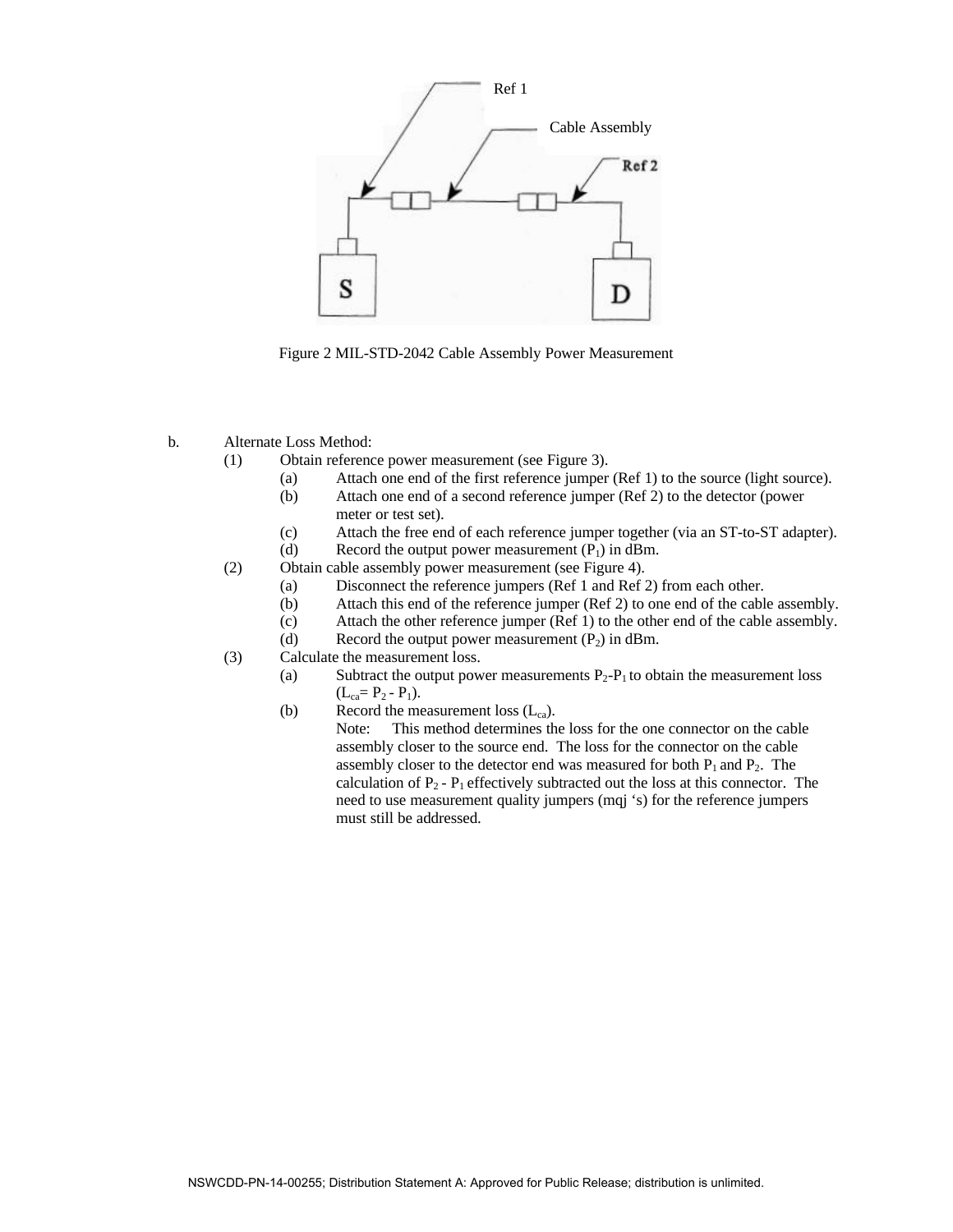

Figure 3 Alternate Method Reference Power Measurement



Figure 4 Alternate Method Cable Assembly Power Measurement

- 2. Selection and development of MIL-STD-2042 cable assembly loss procedure.
	- a. Background. Field measurements for fiber optic cable assembly loss being performed on an ongoing basis were analyzed. This analysis showed highly variable data and little, if any, correlation. These field measurements were being performed using the alternative method listed in paragraph 2 or a bidirectional measurement method. The Naval Surface Warfare Center, Dahlgren Division (NSWC DD) was tasked to investigate the problem and determine the corrective action required.
	- b. Measurement methods being used.
		- (1) Alternative method listed in paragraph 2. This method does not measure the entire cable assembly loss and can vary greatly in the measurement loss determined. Losses that exceeded 1.0 dB were not uncommon. This was attributed to variability in the two reference jumpers, variability in the mating of the reference jumpers and changing the reference jumpers for measurements taken at different times/by different personnel. The alternative method provides an estimate of one connector mated pair loss plus the cable loss.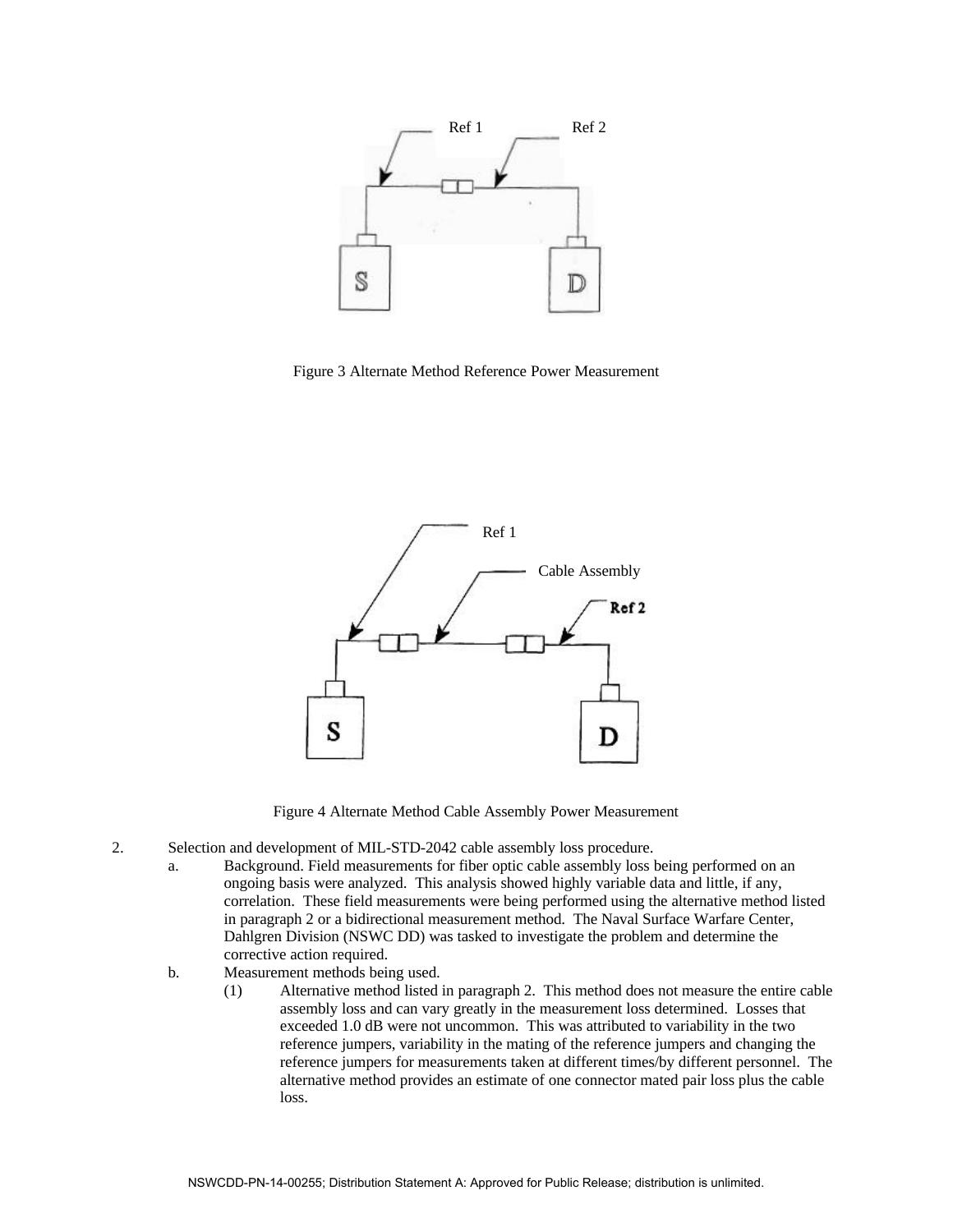- (2) Bidirectional measurement method. This measurement method uses one reference jumper to "zero the meter". The cable assembly is then attached between the reference jumper and the detector. The output power is obtained. The cable assembly is reversed between the reference jumper and detector. The output power is then obtained. Each measurement provides the connector mated pair loss on the cable assembly closest to the source plus the cable loss. The addition of the two output.power measurements obtained is a measure of the two individual connector mated pair losses plus twice the cable loss. In general, this method does not provide the measurement of the entire cable assembly loss.
- (3) MIL-STD-2042 measurement method. This measurement method was selected to be used in MIL-STD-2042 since the measurement loss of the cable assembly is obtained. Concern remained in the variability of the reference jumpers being used. This lead to the development and requirement to use measurement quality jumpers (mqj) for the reference jumpers.
- c. Measurement quality jumpers.
	- (1) Jumper quality. Poor reference jumper quality leads to higher loss measurements for some methods, lower loss measurements for others. Measurement loss are found to increase using either the bidirectional or MIL-STD-2042 method with poorer reference jumpers. The measurement loss is found to increase or decrease, depending upon circumstances, using the alternate method with poorer reference jumpers. Variability in the mating characteristics of different jumpers leads to highly variable loss measurements (greater than 1.0 dB variation). In general, use of reference jumpers with other than verified/certified low losses and low variability, leads to unknown results. Installer use of any jumpers or uncontrolled use of reference jumpers are situations that can produce measurements with erroneous results.
	- (2) Advantage of using a low loss reference jumper. Erroneous measurements will result in a high loss value (one outside the specified tolerance). The installer will be alerted that there is a problem. Troubleshooting can be done to determine if the problem is the cable assembly or the reference jumper.
	- (3) The measurement quality jumper. The measurement quality jumper is a low loss, low variability (as verified with the standard deviation of multiple measurements) jumper that has been tested in accordance with method 6F1 of MIL-STD-2042. A measurement quality jumper can be purchased or fabricated by the installer. If fabricated, it must be certified using method of 6F1 of MIL-STD-2042.
- 3. Maximum acceptable loss  $(L_{MA})$  of the cable assembly.

## a. Criteria.

- (1) The cable assembly is acceptable if the measured loss in each direction is less than or equal to the maximum acceptable loss  $(L_{MA})$ .
- (2) If the measured loss in either direction is less than 0.5 dB above  $L_{MA}$ , disconnect and clean all the connectors and retest. If the measured loss remains above  $L_{MA}$ , proceed to the next step.
- (3) If the measured loss in either direction is  $0.5$  dB or more above  $L_{MA}$  disconnect, clean and re-polish the connectors. If the measured loss remains  $0.5$  dB or more above  $L_{MA}$  reject the cable assembly.
- b. Calculation of  $L_{MA}$ .
	- $(L)$   $L_{\text{MA}} = (A_{\text{CA}})(L) + L_{\text{co}}$
	- (2) Formula parameters:
		- $A_{CA}$ = maximum attenuation of the cable
			- Use  $A_{CA} = 1.0$  dB/km for single mode cable at 1310 nm.
			- Use  $A_{CA} = 2.0$  dB/km for multimode cable at 1300 nm.
			- $L =$  length of the cable.
			- $L_{CO}$ = maximum loss of the connector mated pair.
				- Use  $L_{CO} = 1.0$  dB for single mode connectors.
				- Use  $L_{CO} = 1.0$  dB for multimode connectors.